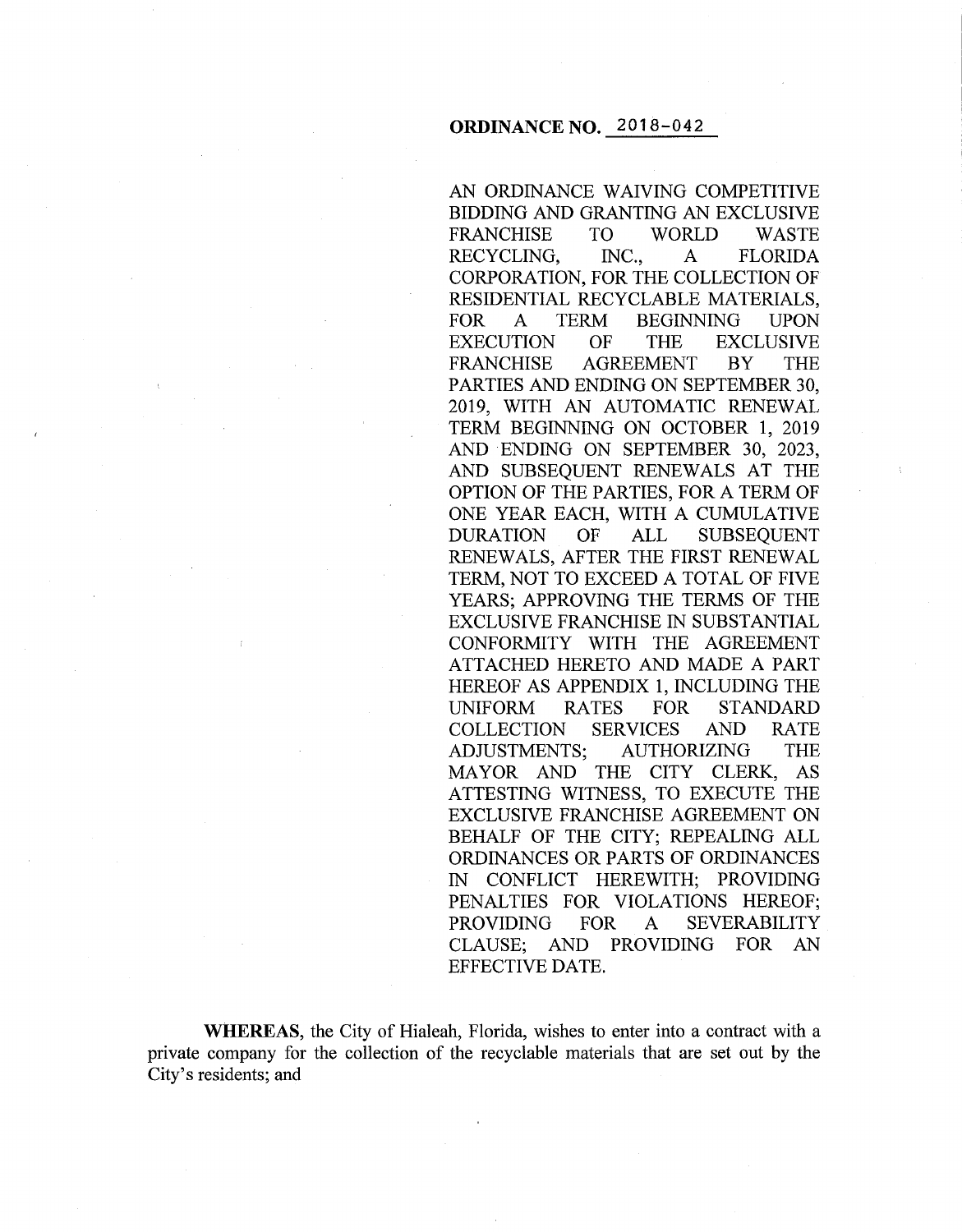#### ORDINANCE NO. 2018-042 Page 2

**WHEREAS,** the City has contacted the companies that are best-positioned to serve the City and has negotiated aggressively to obtain the best terms, conditions, and prices for the services the City is seeking;

**WHEREAS,** World Waste Recycling, Inc. ("World Waste''), has offered the best combination of terms, conditions, and prices to the City; and

**WHEREAS,** automated .collection services will be used to collect recyclable materials from approximately 90% of the residential customers in the City; and

**WHEREAS,** World Waste currently collects recyclable materials from more than 150,000 residents of Miami-Dade County ("County"); and

**WHEREAS,** World Waste has the experience, equipment, and personnel necessary to collect recyclable materials from the City's residents in compliance with the terms, conditions, and prices in the Exclusive Franchise Agreement ("Agreement") that is attached hereto in Appendix 1; and

**WHEREAS,** under the Agreement, the initial rate for automated collection service will be \$2.09 per household per month, which is less than the rate (\$2.10) charged to County residents by World Waste; and

WHEREAS, the City Council finds that waiving competitive bidding and granting an exclusive franchise to World Waste Recycling, Inc., subject to the terms and conditions contained in the' Exclusive Franchise Agreement, is in the public interest and will protect the public health, safety and welfare; and

**WHEREAS,** the remaining City customers will receive manual collection service for \$2.98 per household per month; and

**WHEREAS,** World Waste wishes to provide and the City wishes to procure World Waste's services, subject to the terms, conditions, and prices in the Agreement (Appendix 1); and

**WHEREAS,** pursuant to Section 2-816 of the City of Hialeah Code of Ordinances, the "city council may waive competitive bidding, if not inconsistent with state law, when it finds that it is impracticable or not advantageous to the city to utilize competitive bidding"; and

**WHEREAS,** the City Council finds that it is not advantageous to the City to utilize competitive bidding in this case; and

**WHEREAS,** the City Council finds that the franchise granted herein properly balances the City's desire to provide excellent, environmentally-sound collection services to the City's residents and the City's desire to minimize the cost of such services.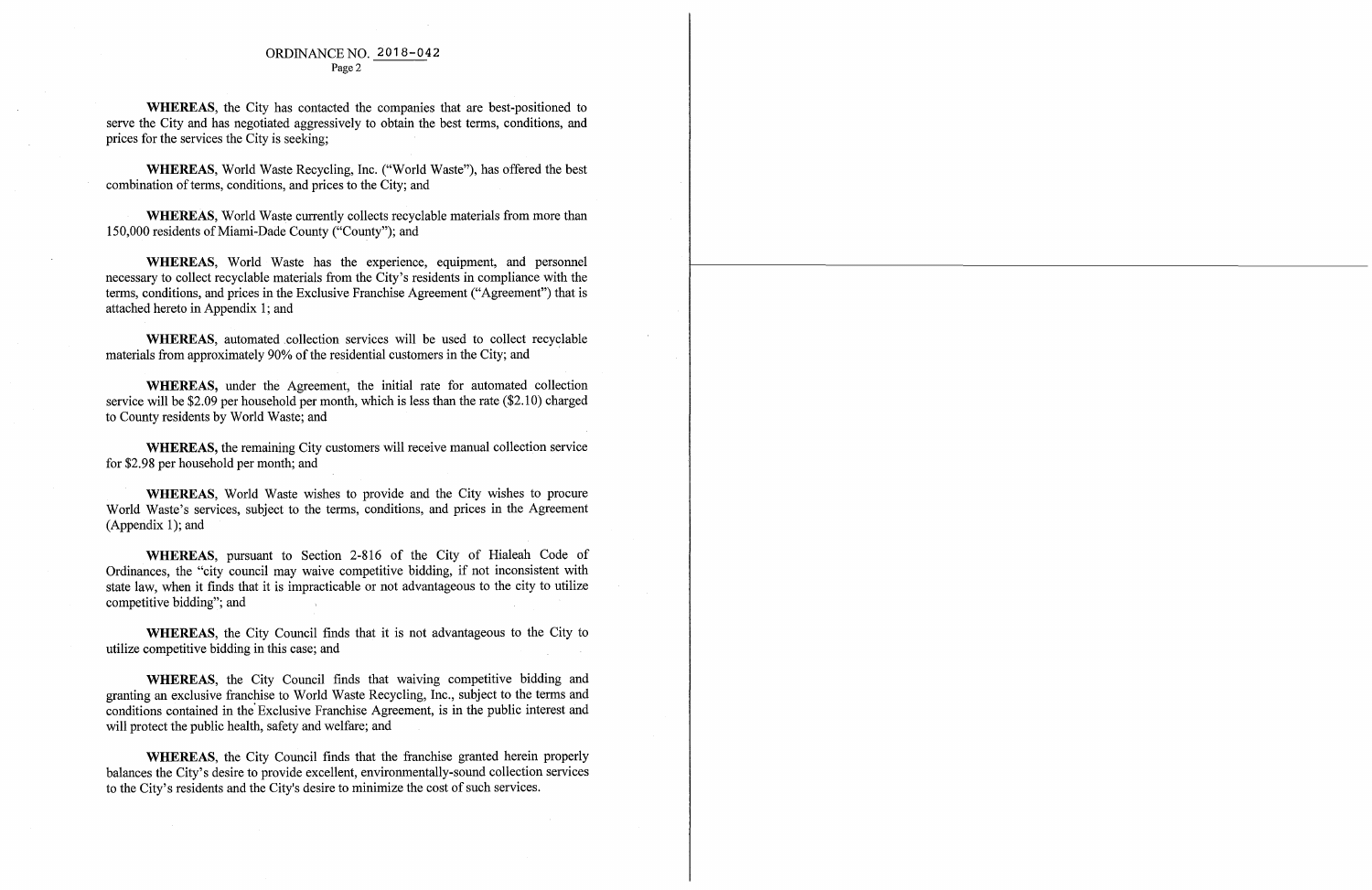# ORDINANCE NO. 2018-042 Page 3

# NOW, THEREFORE, BE IT ORDAINED BY THE MAYOR AND THE CITY COUNCIL OF THE CITY OF HIALEAH, FLORIDA, THAT:

**Section 1:** The foregoing facts and recitations contained in the preamble to this ordinance are hereby adopted and incorporated by reference as if fully set forth herein.

**Section 2:** The City of Hialeah, Florida hereby waives competitive bidding and grants an exclusive franchise to World Waste Recycling, Inc., a Florida corporation, for the collection of residential recyclable materials, for a term beginning upon the execution of the Exclusive Franchise Agreement by the parties and ending on September 30, 2019, with an automatic renewal term beginning on October 1, 2019 and ending on September 30, 2023, and subsequent renewals at the option of the parties, for a term of one year each, with a cumulative duration of all subsequent renewals, after the first renewal term, not exceeding a total of five years.

**Section 3:** The City Council hereby approves the terms of the exclusive franchise in substantial conformity with the Exclusive Franchise Agreement attached hereto and made a part hereof as "Appendix 1" and hereby authorizes the Mayor and the City Clerk, as attesting witness, to sign the Exclusive Franchise Agreement on behalf of the City.

## **Section 4: Repeal of Ordinances in Conflict.**

All ordinances or parts of ordinances in conflict herewith are hereby repealed to the extent of such conflict.

### **Section 5: Penalties.**

Every person violating any provision of the Code or any ordinance, rule or regulation adopted or issued in pursuance thereof shall be assessed a civil penalty not to